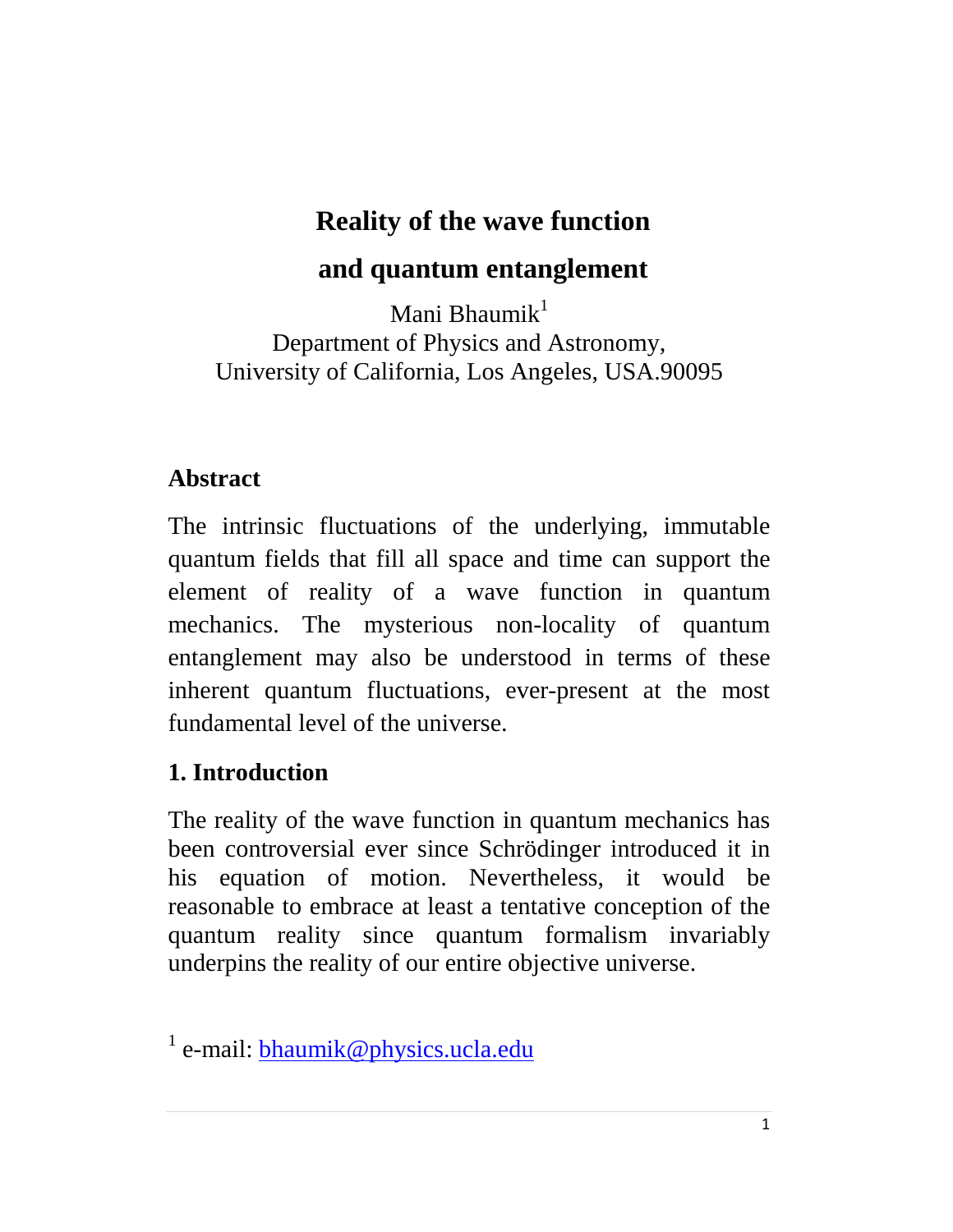In a recent article [1], it was pointed out that the wave function plausibly represents a structural reality of the very foundation of our universe. In brief, contemporary experimental observations supported by the quantum field theory demonstrate the universal presence and immutability of the abiding quantum fields at the ultimate level of reality as well as some definitive confirmation of the existence of inherent ceaseless fluctuations of these fields. Let us now explore how an elementary particle like electron can have its inescapable associated wave as a result of the incessant fluctuations of the primary quantum field.

According to QFT, an electron represents a propagating discrete quantum of the underlying electron field. In other words, an electron is a quantized wave (or a ripple) of the electron quantum field, which acts as a particle because of its well-defined energy, momentum, and mass, which are conserved fundamentals of the electron. However, even a single electron, in its reference frame, is never alone. It is unavoidably subjected to the perpetual fluctuations of the quantum fields.

To begin with, the quantum fluctuations continually and prodigiously create virtual electron-positron pairs in a volume surrounding the electron. Even though each pair has a fleeting existence, of the order of 10−24 second, on an *average* there is a very significant amount of these pairs to impart a remarkably sizable screening of the bare charge of the electron.

Other quantum fluctuations cause the electron to spontaneously emit a virtual photon, which is a disturbance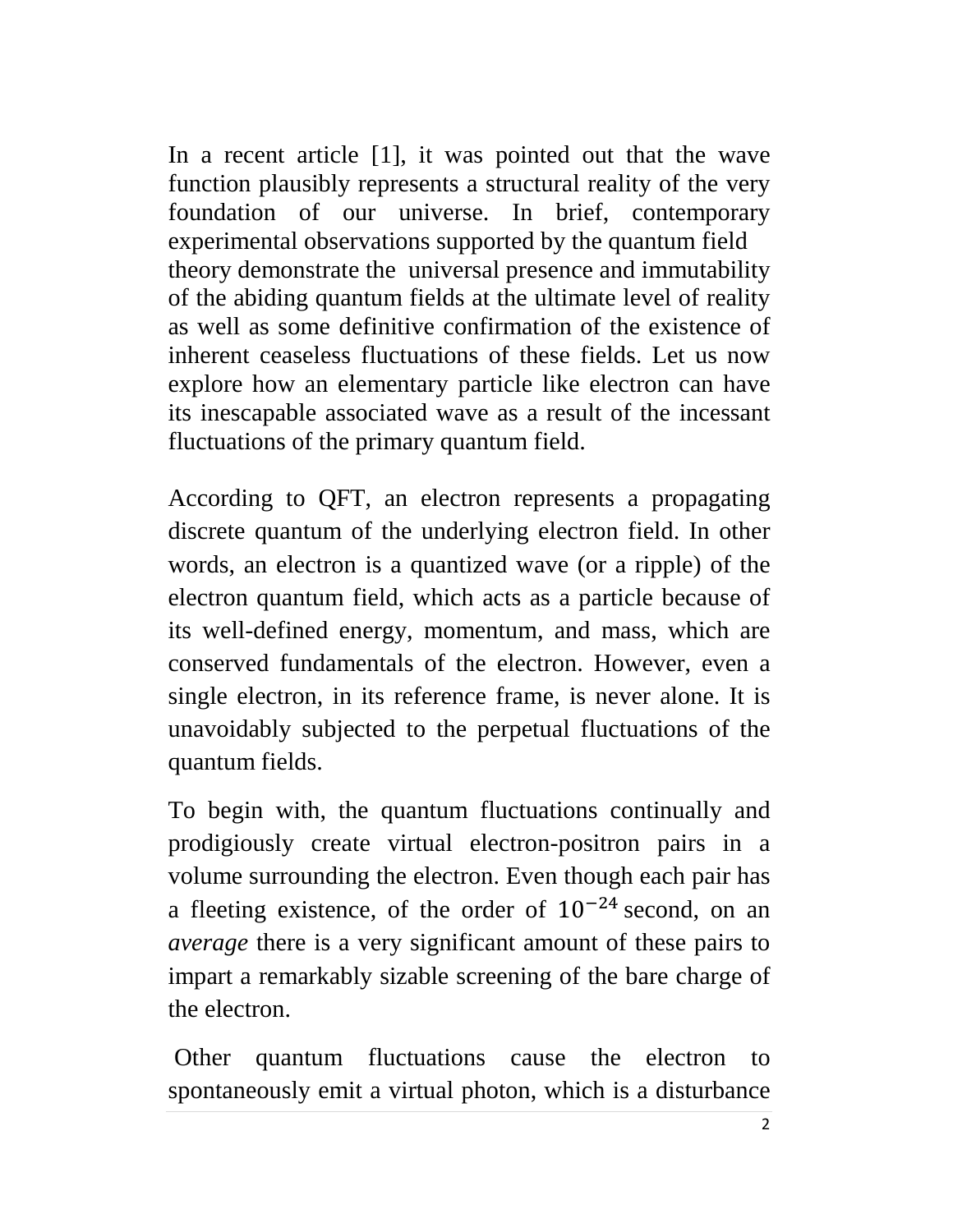in the electromagnetic field due to the presence of the electron. To conserve momentum, the electron would recoil with momentum equal and opposite to that of the photon. A quantum fluctuation of energy ∆E will provide the kinetic energy for the recoil of the electron as well as the energy of the photon for a time  $\Delta T \sim \hbar / \Delta E$ . During this transitory moment, the electron by creating a disturbance in the photon field becomes a disturbed ripple itself and therefore ceases to be a normal particle. However, the combination of the two disturbances, or the virtual particles as they are commonly called, retains the characteristics of the real electron.

The disturbance in the photon or the electromagnetic field in turn can cause disturbances in other electrically charged quantum fields, like the muon and the various quark fields. Generally speaking, in this manner, every quantum particle spends some time as a mixture of other particles in all possible ways. However, the *combination of the disturbances* in the electron field together with those in all the other fields always maintains a well-defined energy and momentum with an electron mass, since they are conserved quantities for the electron as a particle.

Although any individual disturbances in the fields or the virtual particles due to quantum fluctuations have an ephemeral existence, on the average there ought to be a significant number of disturbances present at any particular time, just as in the case of the momentarily existing pairs providing the significant screening for the bare charge of the electron. This would make the momentum of the

3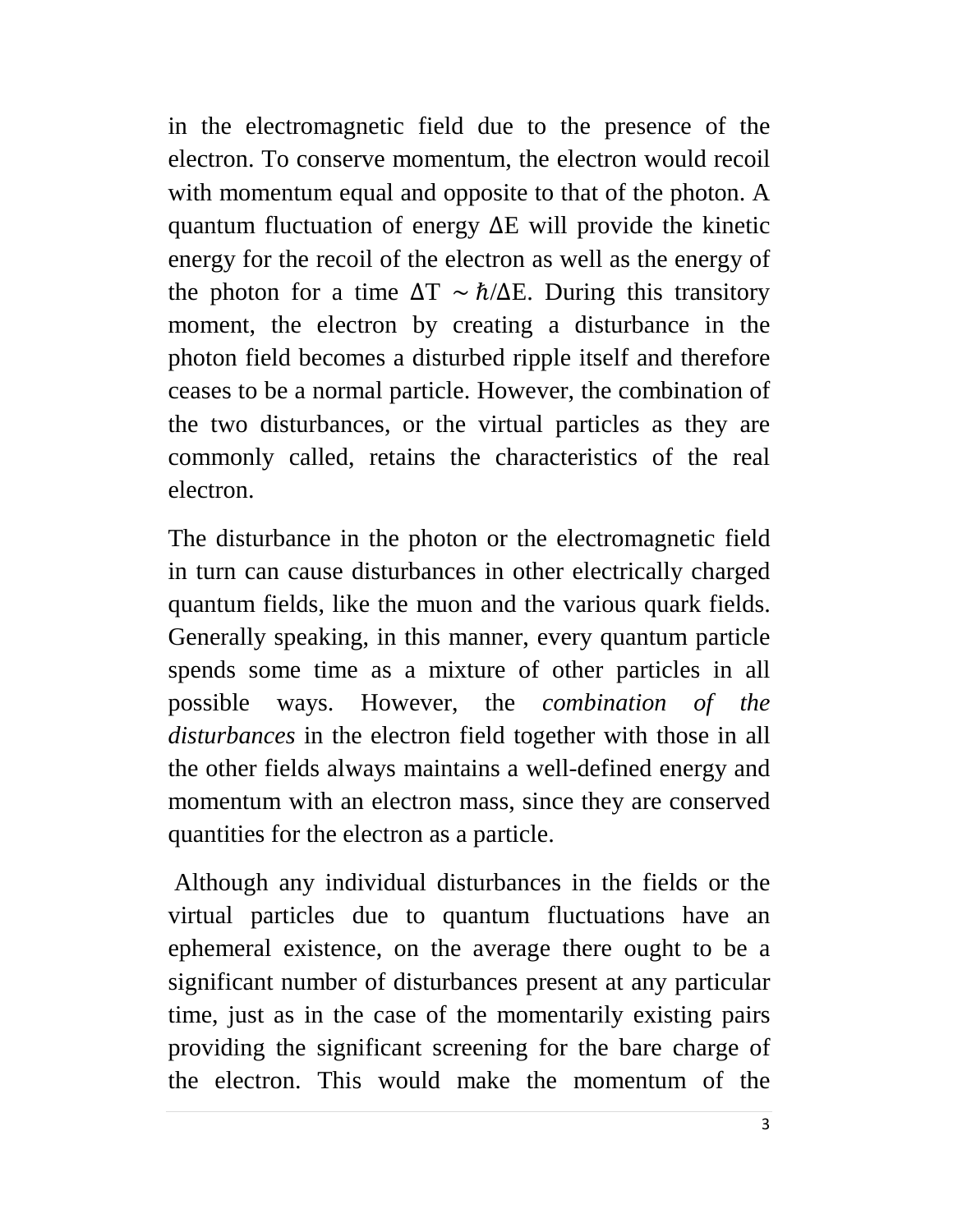electron appear as a function of time, rendering its motion jittery in the very short time scales characteristic of the quantum fluctuations. The cumulative effect of the fluctuations on the particle ought to conform to a conceivable pattern of the quantum fluctuations, which could result in the wave or the wave packet that continually accompanies the particle.

It can therefore be suggested that the random disturbances caused by the inherent quantum fluctuations of the underlying field is the reason for a quantum particle like an electron to be always associated with a wave and also this lends foundation to the element of reality of Bohm's quantum  $\psi$ -field [2]. In support of this notion, the holistic nature of the wave or the wave function is presented as evidence. In a measurement, this holistic nature becomes obvious since the appearance of the particle in one place prevents its appearance in any other place.

Contrary to the waves of classical physics, the wave function cannot be sub-divided during a measurement. This is because *only the combination* of all the disturbances comprising the wave function possesses a well-defined energy and momentum with the mass of the particle. Consequently, the wave function disappears everywhere else except where it is measured. *This experimental fact could provide a solution to the well-known measurement paradox.* It has been very difficult to understand why, after a unitary evolution, the wave function suddenly collapses upon measurement or a similar reductive interaction. The holistic nature of the wave function described above seems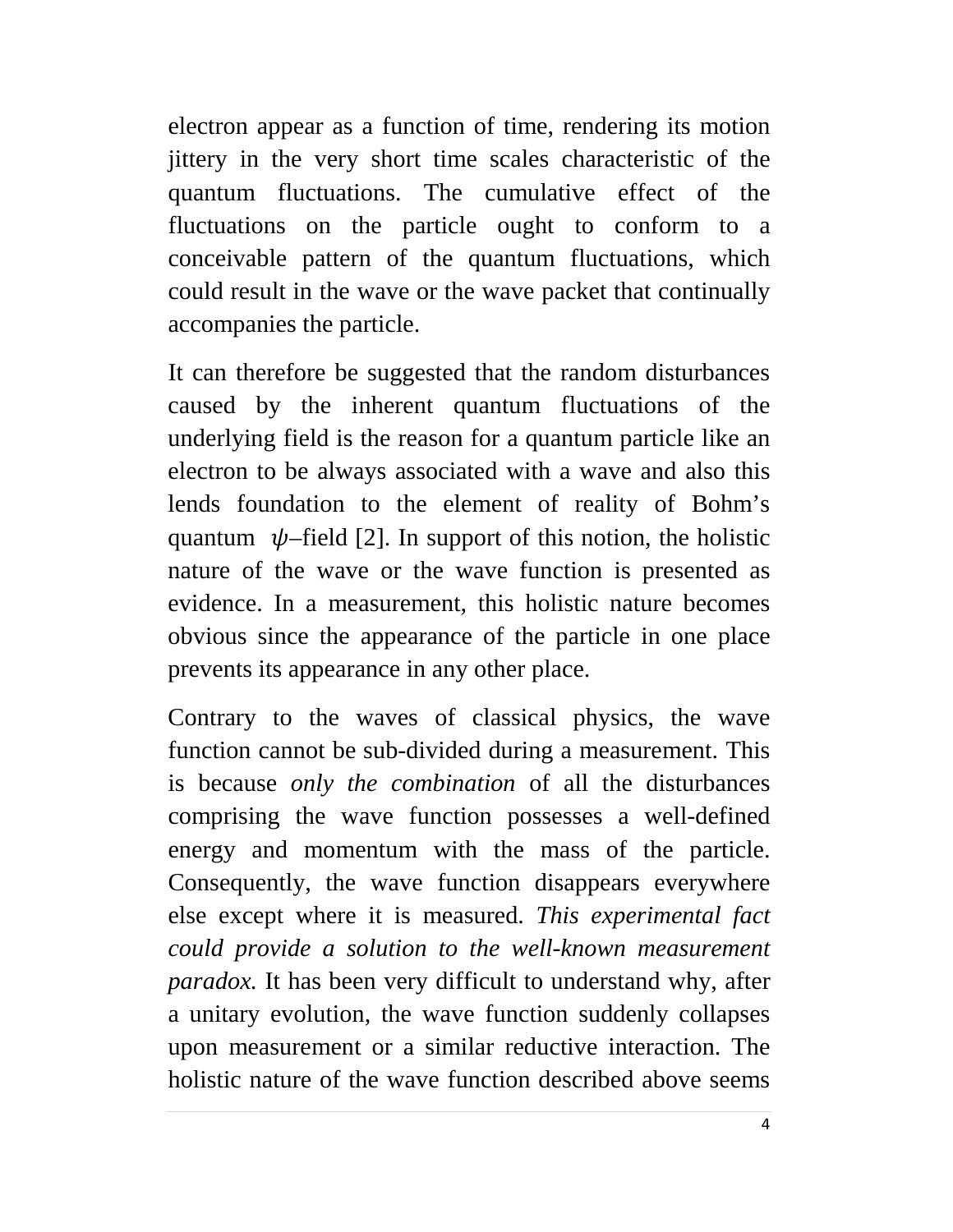to offer a plausible explanation. Parts of the wave function that might spread to a considerably large distance can also terminate instantaneously by the process displayed in quantum entanglement discussed in section 5.

*Thus, the profound fundamentals of our universe appear to support the objective element of reality of the wave function, which represents a natural phenomenon and not just a construct.* We also observe that while the wave nature predominates as a very highly disturbed ripple of the quantum field before a measurement, the particle aspect becomes paramount upon measurement.

In this communication we present further substantiation of the premise that a wave function naturally arising due to quantum fluctuations can be used to represent a fundamental particle, extending it to include multi particle systems with a particular emphasis on quantum entanglement.

### **2. Hydrogen atom**

Despite the roiling ocean of quantum fluctuations, some order can be found in the midst of all the unpredictability. A familiar example is the decay of radioactive atoms. The instance of decay for any particular particle is completely spontaneous and totally unpredictable. But for a sufficient number of atoms, the time required for the decay of half of them is distinctly calculable. Likewise, the random quantum fluctuations of the fields in any space time element can be embodied in a wave function. Although this can perhaps be accomplished in alternative ways, we will use the linear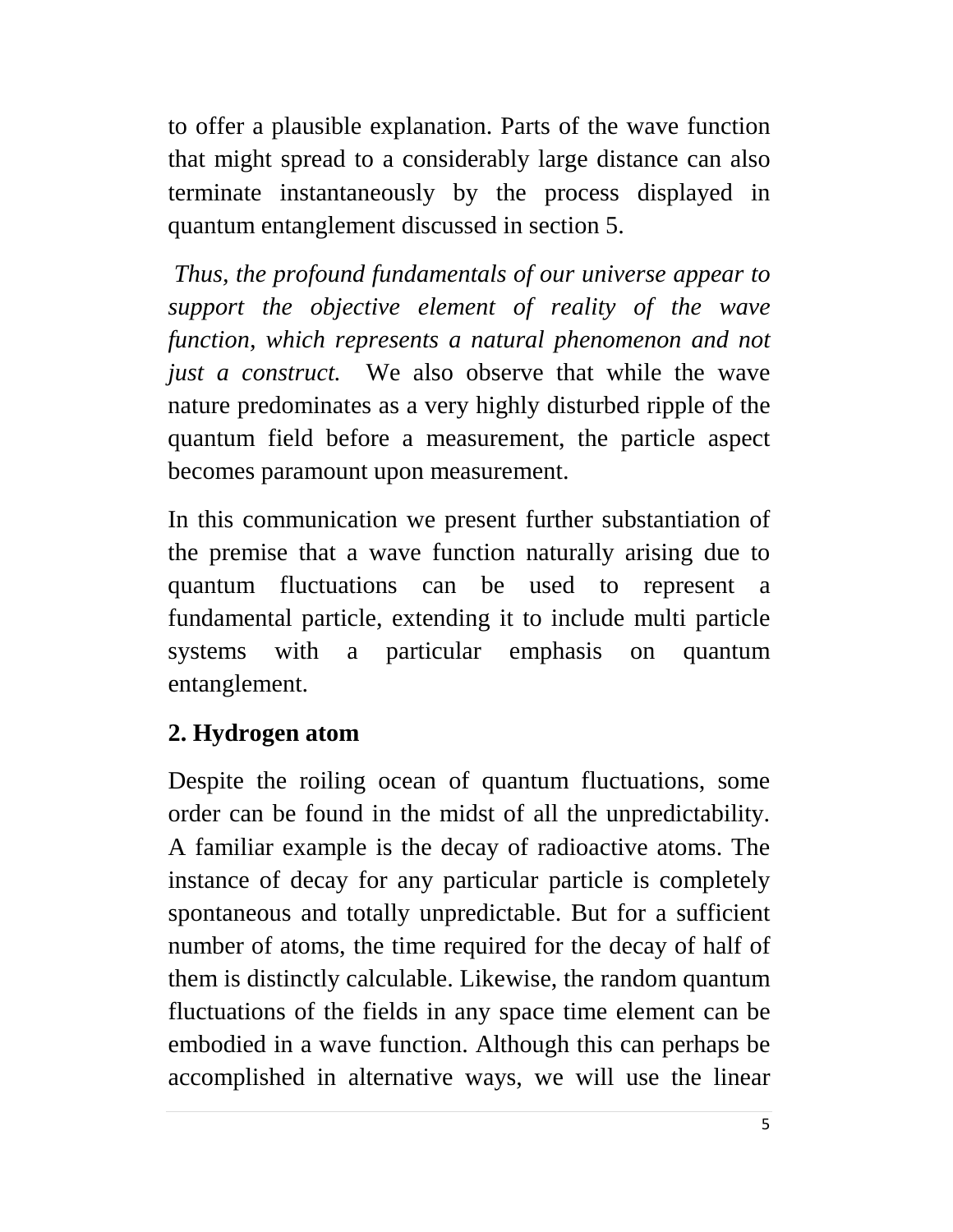superposition of the harmonic oscillator wave functions as in reference [1].

Accordingly, the wave function  $\psi$  of the quantum fluctuations can be written as

$$
\psi = \sum_i c_i \psi_i
$$

Since all the  $\psi_i$  are solutions of the Schrödinger equation, their linear superposition with the appropriate adjustments of all the coefficients  $c_i$  should satisfy each of the constraints applicable for a wave function to be used in the Schrödinger equation. Specifically,  $\psi$  and its first derivative would be finite and continuous everywhere. Additionally,  $\psi$ would be normalizable so that the sum of the probabilities over all space would be one. Thus,

$$
\int_{-\infty}^{+\infty} \psi * \psi = 1
$$

Such a wave function  $\psi$  embodying the quantum fluctuations can be utilized for the Schrödinger equation of a quantum system. For example, it can be used for the time independent Schrödinger equation of the extensively studied hydrogen atom:

$$
-\frac{\hbar^2}{2m}\ \nabla^2\ \psi\ +V\psi\ =E\ \psi
$$

As usual, the energy levels of the hydrogen atom can be found by solving this equation with the well-established procedure, drawing on the principle of separation of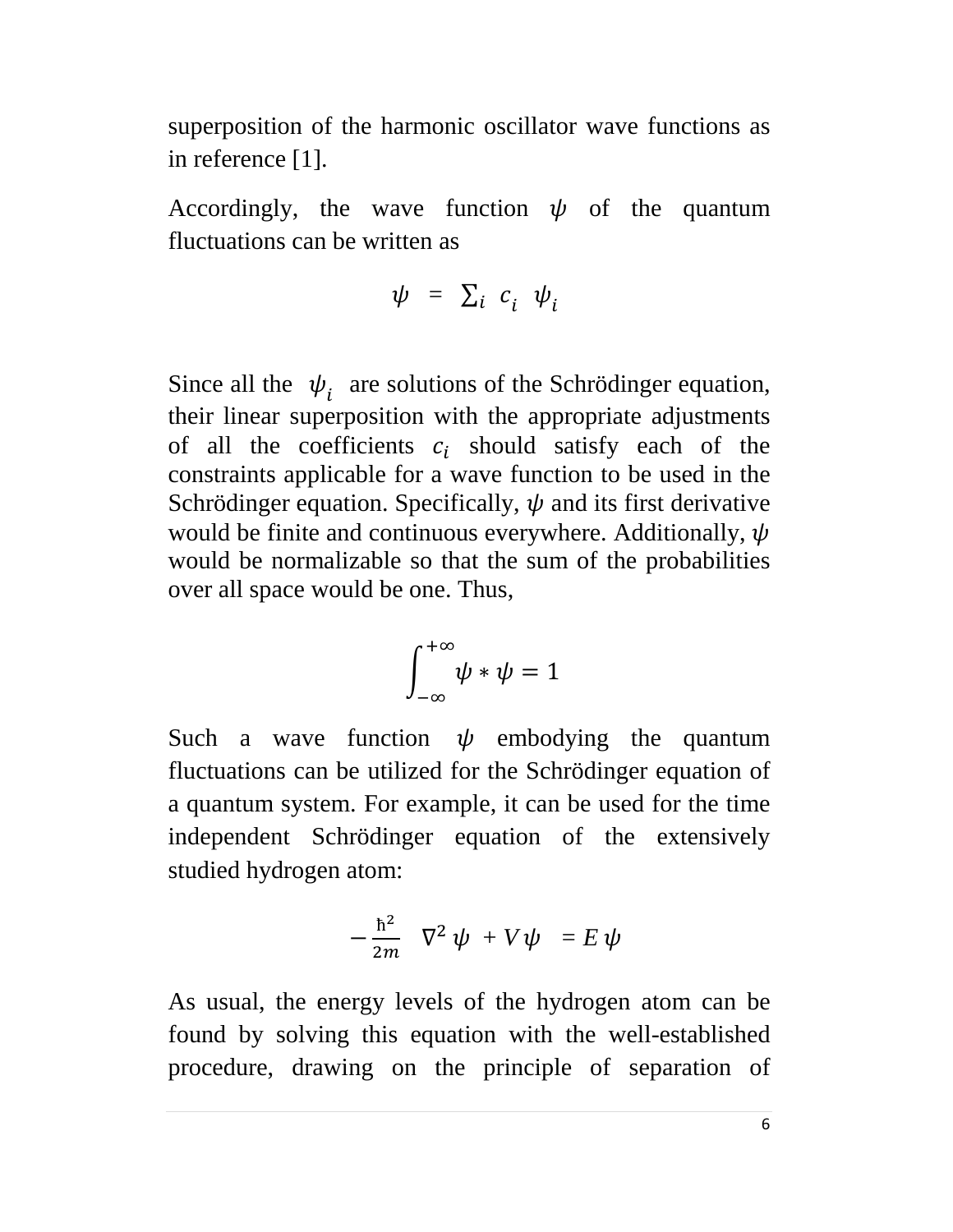variables and employing the applicable boundary conditions.

In the same way, other stationary states of quantum system involving a single particle can be calculated and their wave function construed in terms of the reality of the primary quantum fluctuations. In a previous article [1], it was shown that time dependent single particle quantum phenomena are explainable in this way as well. Such phenomena would include the marvel of quantum tunneling [2].

## **3. Two-particle System**

We have depicted how the essential features of a one particle quantum system can be interpreted by using the objectively real field  $\psi$ . This field determines the magnitude of a quantum potential Q that provides the quantum force for the jittery temporal motion of the particle. Thus it is possible to understand the one particle quantum system without the necessity of any significant change in our overall understanding of space, time, and causality.

However, when we attempt to understand the many-particle system in this way, we confront a radically new concept. If we have, for example, many electrons, they are all quantized waves of the same underlying electron field, teeming inherently with frantic fluctuations. Under these circumstances, a quantum interconnectedness of all the particles introduces the notion of a *wholeness* of the entire quantum system. Of particular significance is the discovery of quantum entanglement of particles, a concept coined by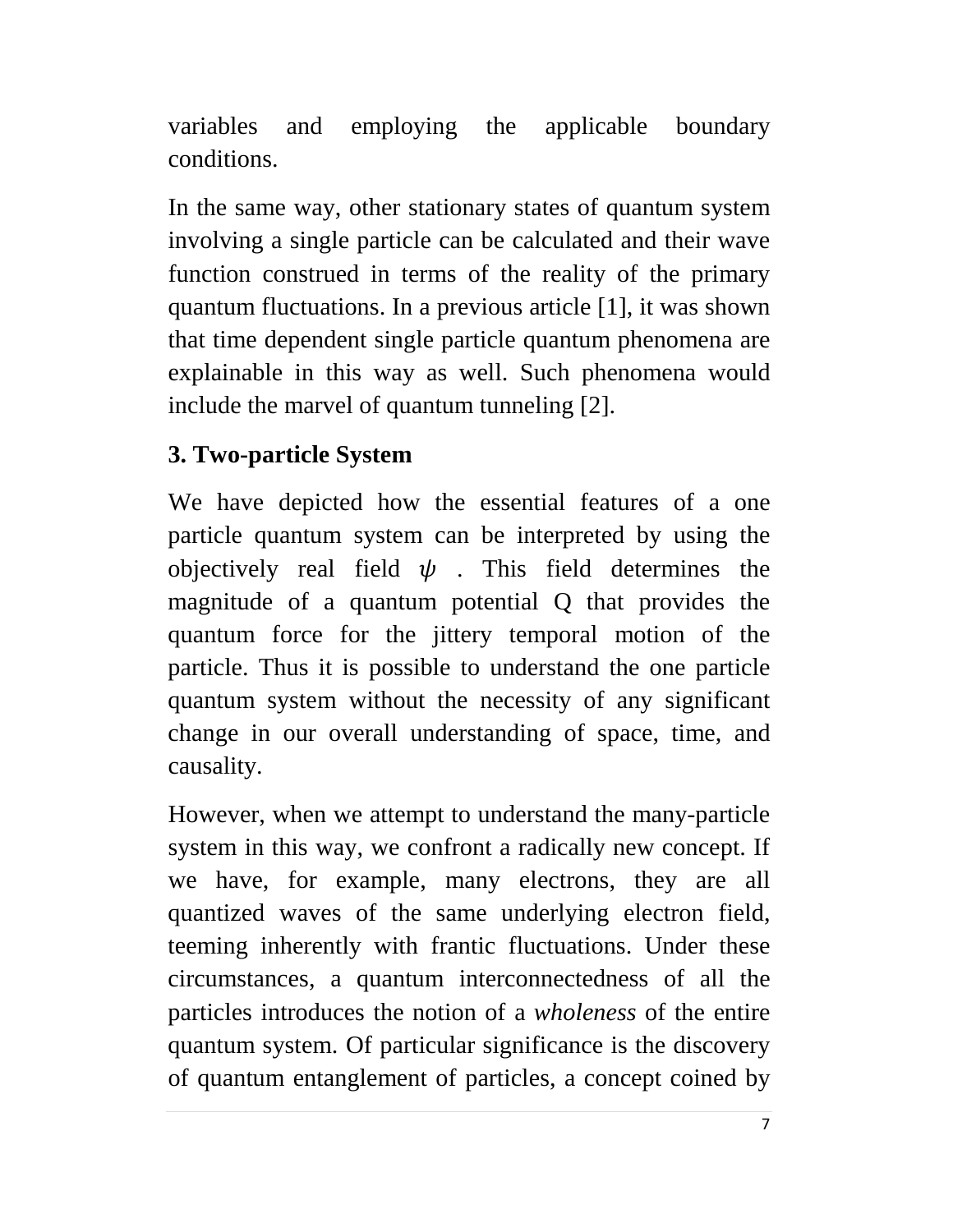Schrödinger, which ensues when the [quantum state](http://en.wikipedia.org/wiki/Quantum_state) of each particle must be described relative to the other. Penrose finds this extremely puzzling, stating [3], "It is remarkable that we seem to have to turn to something so esoteric and hidden from view when, for many particle systems, almost the *entire* 'information' in the wavefunction is concerned with such matters!"

Observation of the distinctly nonlocal nature of quantum entanglement that has now gained wide acceptance became feasible only after John Bell masterfully formulated his famous inequality relation [4]. It has now become almost a routine to demonstrate that when some property of one of the particles in an entangled pair is measured, the other particle instantaneously responds irrespective of how far the two particles may be separated in space.

This has opened up the possible use of quantum entanglement in a variety of novel applications such as quantum cryptography, quantum computation, and quantum teleportation, which have become areas of very active research. Therefore a comprehensive and heuristic understanding of the phenomenon would be very useful.

The incredibly perplexing effect of non-locality was famously called by Einstein "spooky action at a distance." Despite their relatively recent acceptance as a tenet, these properties of non-locality and entanglement are still baffling to physicists. We present here a plausible explanation in terms of the manifest fluctuations of the underlying, abiding quantum field.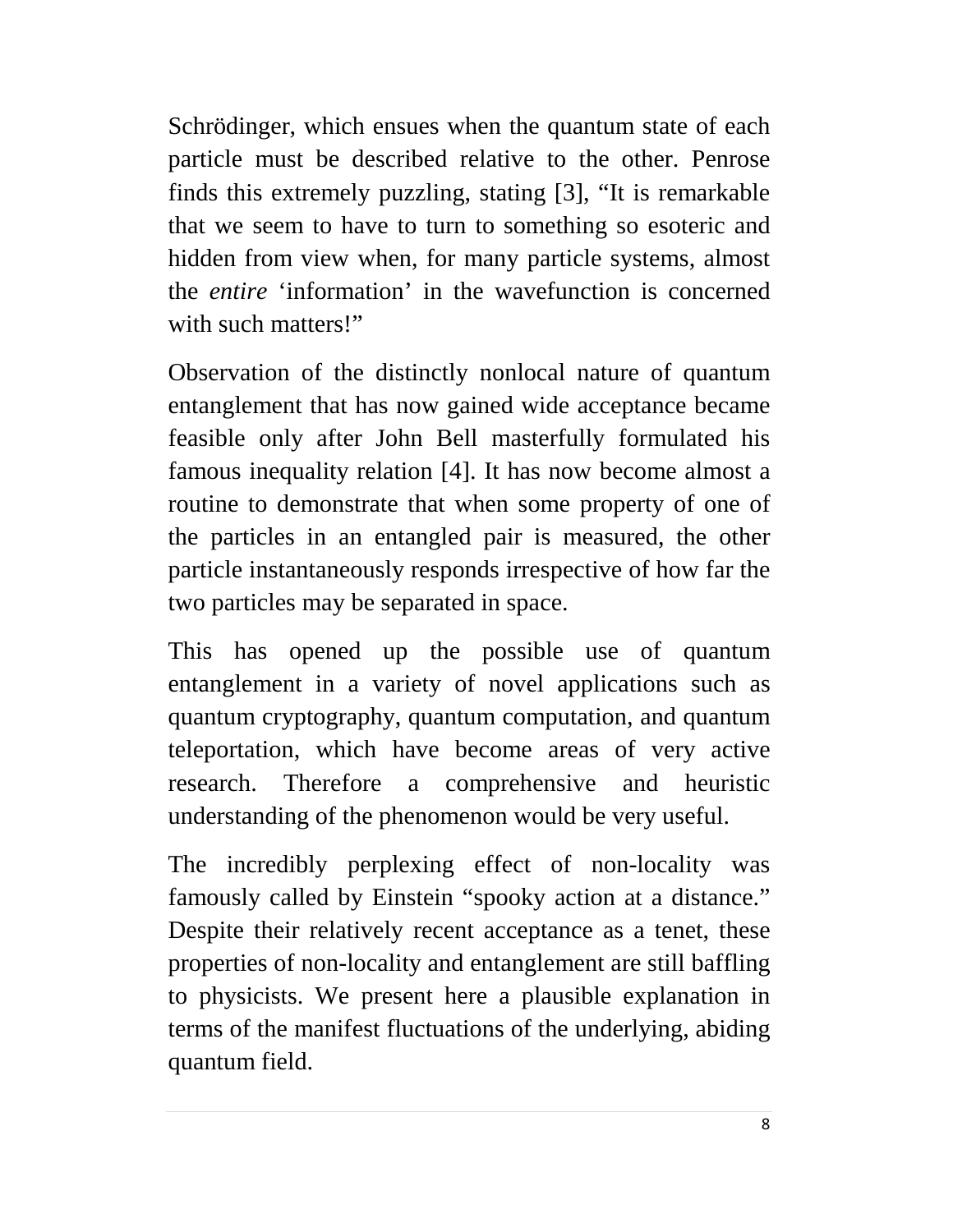We start with a two particle system. Generalization of the results to a many particle system will follow from this in a rather straightforward manner. Let us designate  $\psi_1$  and  $\psi_2$ as the *Bohm fields* for particle 1 and 2 respectively, resulting from the intrinsic fluctuations of the underlying quantum field. If there are no interactions between the particles as well as their  $\psi$  fields, the combined wave function can be written as a product of their individual wave functions. However, as a consequence of quantum interconnectedness resulting from various degrees of entanglement of the  $\psi$  fields [1], the particles do interact and their wave function would be an appropriate superposition of the product states that are not separable. The wave function then consists of the coordinates of both particles. Accordingly,  $\Psi(X_1, X_2, t)$  for two nonrelativistic particles of equal mass with no spin satisfies the time dependent Schrödinger equation,

$$
i\hbar \frac{\partial \Psi}{\partial t} = -\frac{\hbar^2}{2m} \left( \nabla_1^2 + \nabla_2^2 \right) \Psi + V \Psi
$$

where  $\nabla_1$  and  $\nabla_2$  refer to particles 1 and 2 respectively.

Expressing Ψ as  $\Psi = R(X_1, X_2)$  exp (i $S(X_1, X_2)/\hbar$ ) where *R* and *S* are both real with  $R^2 = P = \Psi^* \Psi$ ,  $v_1 = \nabla_1 S$ *m* and  $v_2 = \nabla_2 S/m$ , and substituting it in the Schrödinger equation, we get two equations. One of them is the quantum mechanical equivalent of the Hamilton-Jacobi equation,

$$
\frac{\partial S}{\partial t} + \frac{(\nabla_1 S)^2}{2m} + \frac{(\nabla_2 S)^2}{2m} + V + Q = 0
$$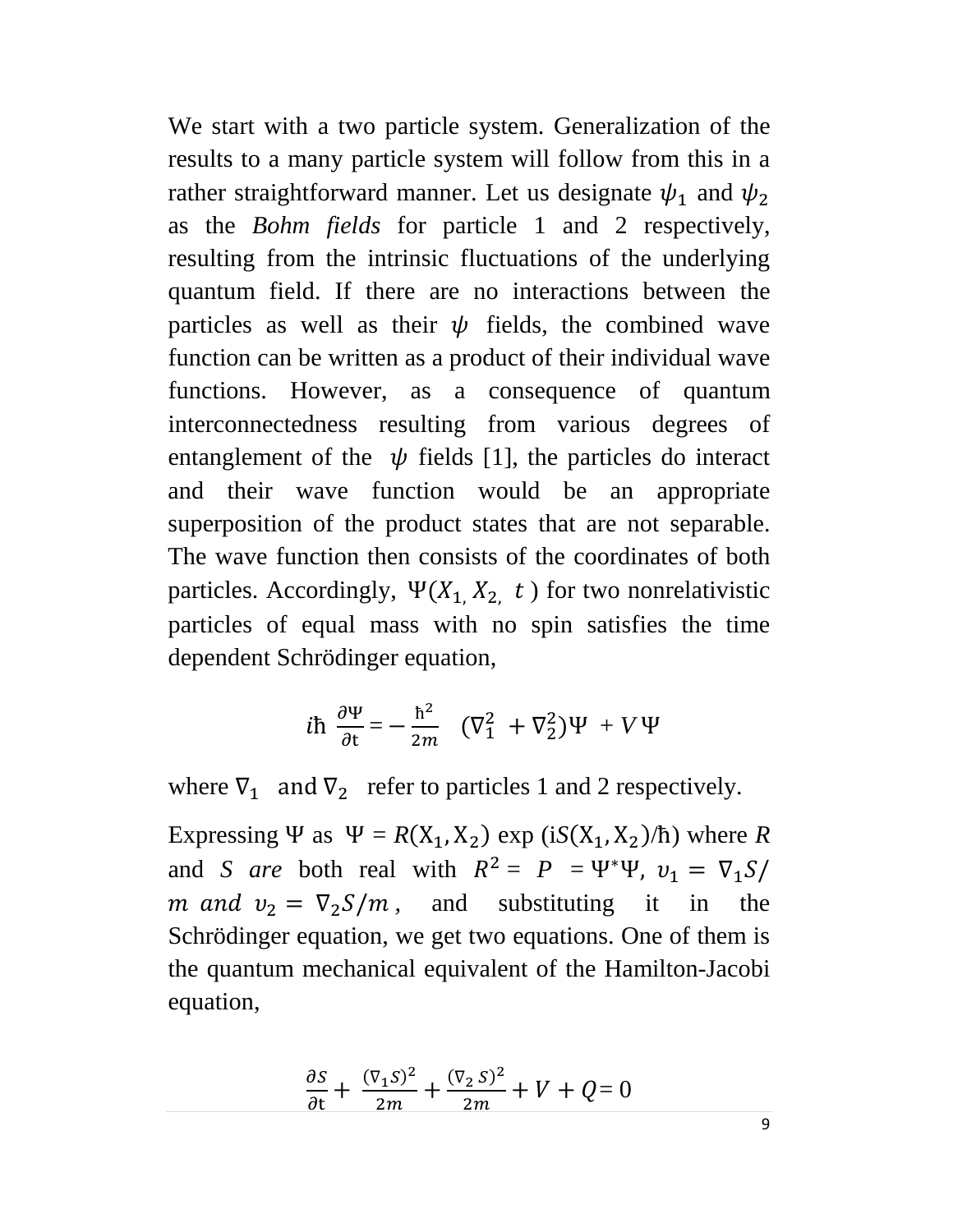where the quantum potential *Q* is

$$
Q = -\frac{\hbar^2}{2m} \frac{(\nabla_1^2 + \nabla_2^2)R}{R}.
$$

The wave function Ψ now depends on the six variables  $X_1$ and  $X_2$  constituting the coordinates of the two particles and on time *t*. Obviously,  $\Psi(X_1, X_2, t)$  can no longer be deemed as a field in typical three dimensional spaces. Instead, it is a function expressed in the configuration space of the two particles.

Since the quantum potential depends on  $\Psi(X_1, X_2, t)$ , it is therefore determined by the quantum state of the system as a whole. This suggests the quantum potential Q directs the quantum interaction between the particles in a reflexively interrelated way. Also, in the expression for Q, R appears both in the numerator and the denominator. Therefore, multiplying the wave function by a constant does not change Q, which thus does not fall off with distance. The significance then is that the two particles can remain coupled at arbitrarily long distances, even when the classical potential becomes negligible, and hence, their interaction can be described as nonlocal.

Such a non-locality is a phenomenon that is rather rare in physics. One can even raise serious objection to nonlocality since, at first glance, it does not seem to be compatible with relativity due to the possibility of transmission of signals at faster than the speed of light. But contradiction with relativity does not seem to arise, because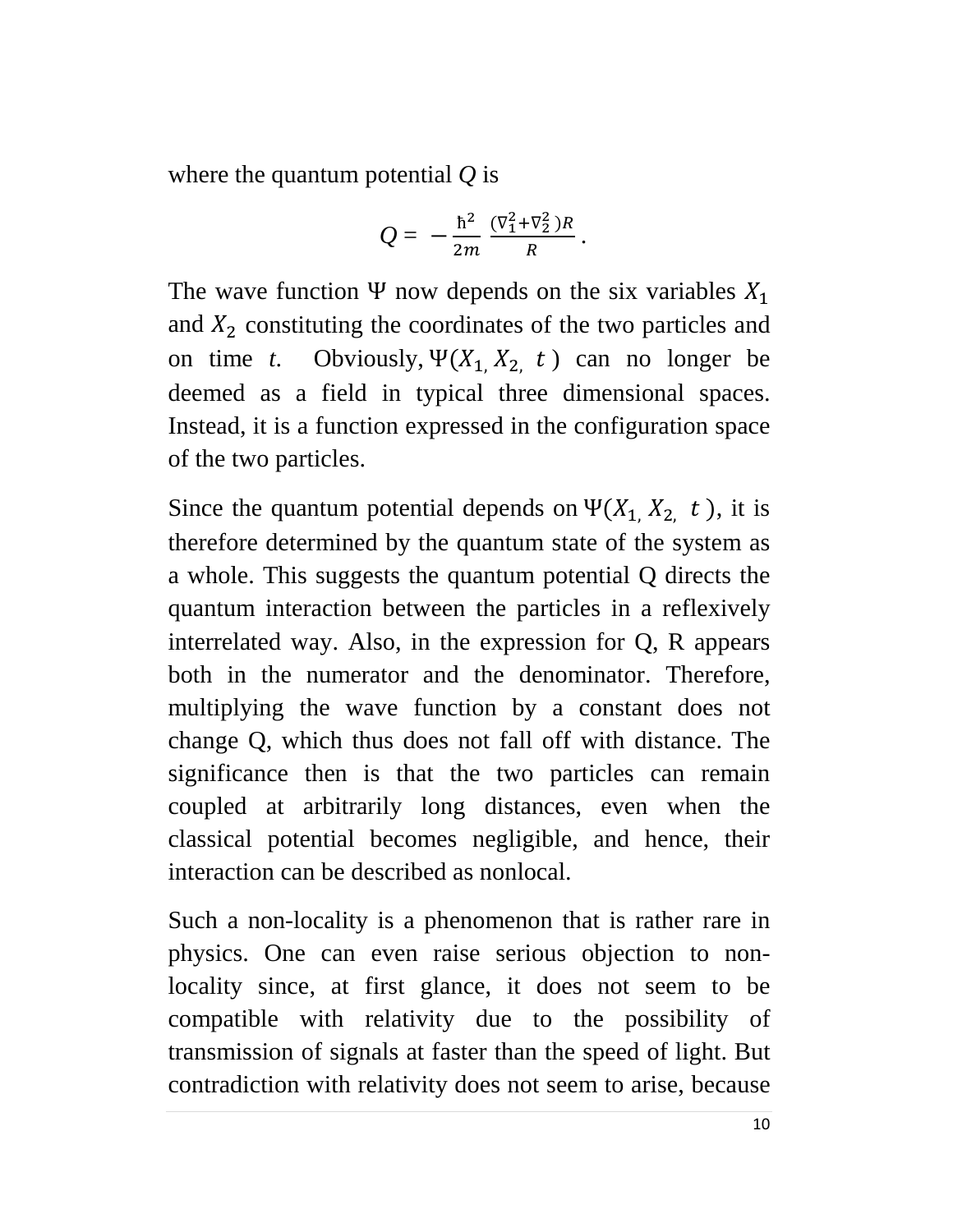no useful signal can be transmitted this way. In any case, the existence of such non-locality has now been experimentally demonstrated beyond any reasonable doubt.

## **4. Quantum Entanglement**

Customarily, a pair of photons is generated by parametric down conversion of a laser beam whereby the polarization of the original laser photon is mutually shared by the two resultant photons 1 and 2, making them maximally entangled since they share a conserved quantity. As a result of the interconnectedness brought about by the quantum potential, if the polarization of one of the particles is measured after separating them by an arbitrarily large distance, the other particle instantaneously reacts and possesses the complementary polarization necessary for conservation. We would then immediately know what measurement outcome will be obtained if we choose to measure particle 2.

Just prior to the measurement, however, the quantum potential of both particles is affected by the measuring system for example of particle 1. Therefore particle 2 being part of the overall quantum system is informed of the imminent act of the particular measurement of particle 1. After the measurement of particle 1, its  $\psi$  field diffuses by interaction with the thermally active particles constituting the measuring device. But the  $\psi$  field of particle 2 still persists along with its conserved property, which can then be measured to show the complementary conserved polarization. Alternatively, we can choose to use particle 2 for further maximal entanglement with a member of another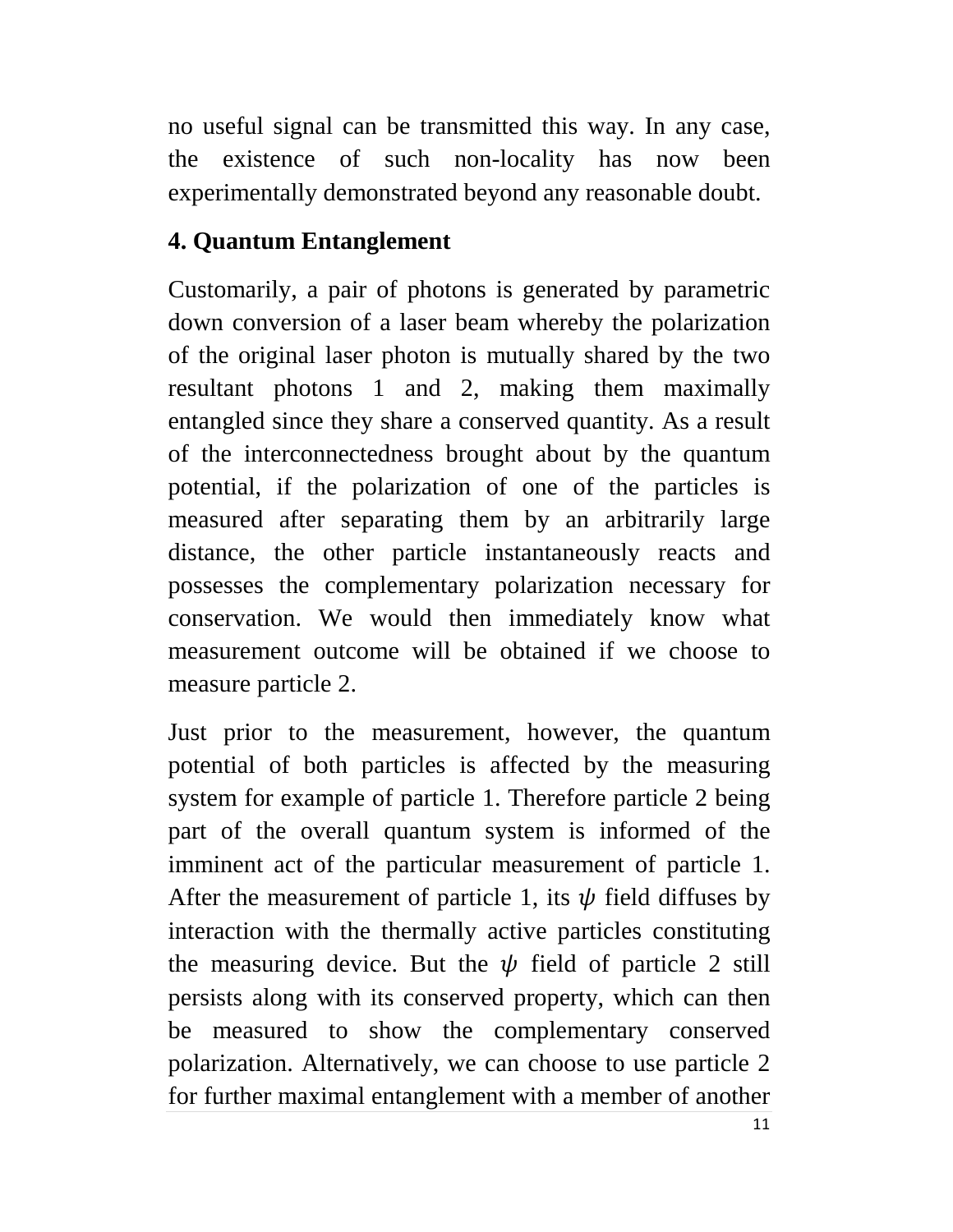pair of entangled particles. We can even store particle 2 in that state with the help of an optical delay line for entanglement with a member of a subsequently created pair of maximally entangled particles, as has been remarkably demonstrated by Megidish et al [5].

Roger Penrose states [6], "Since, according to quantum mechanics, entanglement is such a ubiquitous phenomenon—and we recall that the stupendous majority of quantum states are actually entangled ones—why is it something that we barely notice in our direct experience in the world?" In his opinion, Nature herself is continually enacting some state reduction process. We do find existence of relatively independent particles. When entanglement between the particles is lost, the wave function  $\Psi$  for two particles can be factorized and written as a product

$$
\Psi = \psi_1(X_1) \psi_2(X_2).
$$

 $Then$ 

$$
P = |\Psi|^2 = |\psi_1|^2 + |\psi_2|^2
$$

And the quantum potential becomes a sum of two terms:

$$
Q_1 = -\frac{\hbar^2}{2m} \frac{\nabla_1^2 R_1(X_1)}{R_1(X_1)},
$$
  

$$
Q_2 = -\frac{\hbar^2}{2m} \frac{\nabla_2^2 R_2(X_2)}{R_2(X_2)}.
$$

Thus, each quantum potential is dependent only on the coordinates of a single particle causing each one to behave quasi independently.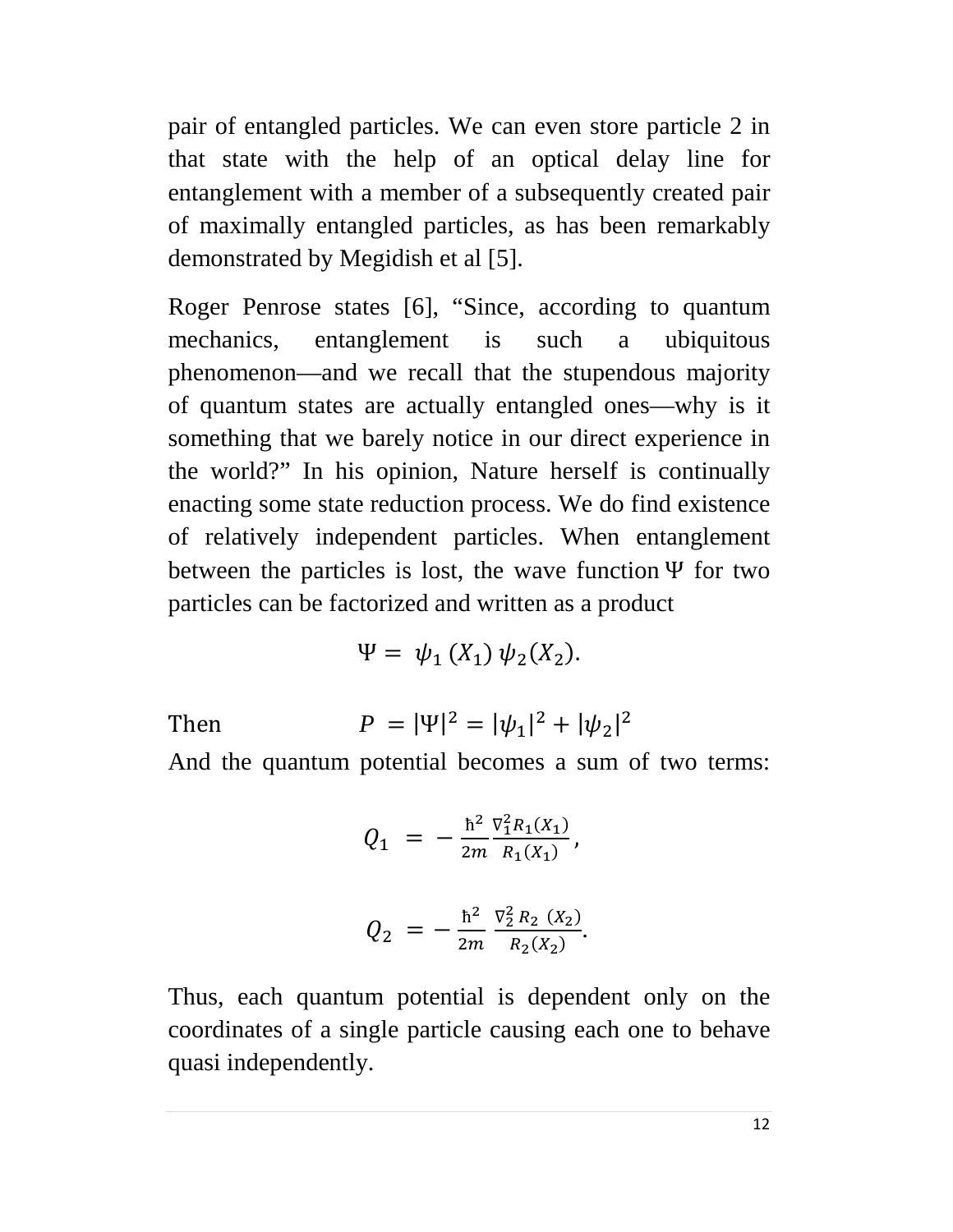### **5. A Heuristic Depiction**

The mysterious non-locality of entanglement may be comprehensible in terms of the intrinsic quantum fluctuations of the underlying, indestructible, and immutable quantum fields that fill all space and time. As discussed earlier, the apparently chaotic quantum fluctuations in any space time element can be represented by a coherent wave function. Since the immutable magnitude of an underlying quantum field is the same throughout the universe, reflecting this reality the wave function  $\psi$  representing its fluctuations in any space time ought to be similar. Therefore, because of the plethora of interactions between the quantum fields predicted by QFT, there will be at least a minimal degree of mesoscopic entanglement [7, 8] between all the  $\psi$  throughout the universe. To give just one example, the ubiquitous Higgs Ocean will interact with all the fields except those producing massless bosons. Of course, the number of interactions that contribute to various degrees of entanglement on a universal scale is beyond listing. Consequently, it should be possible to construct a universal wave function comprising at least the minimally entangled  $\psi$  of all the space time elements.

When two particles are maximally entangled in a Bell state, their wave functions are not factorizable. But the wave function of each of the entangled particles will constitute a part of the superposition of the *minimally entangled universal wave function* and thereby the complementary properties of the two particles will remain in constant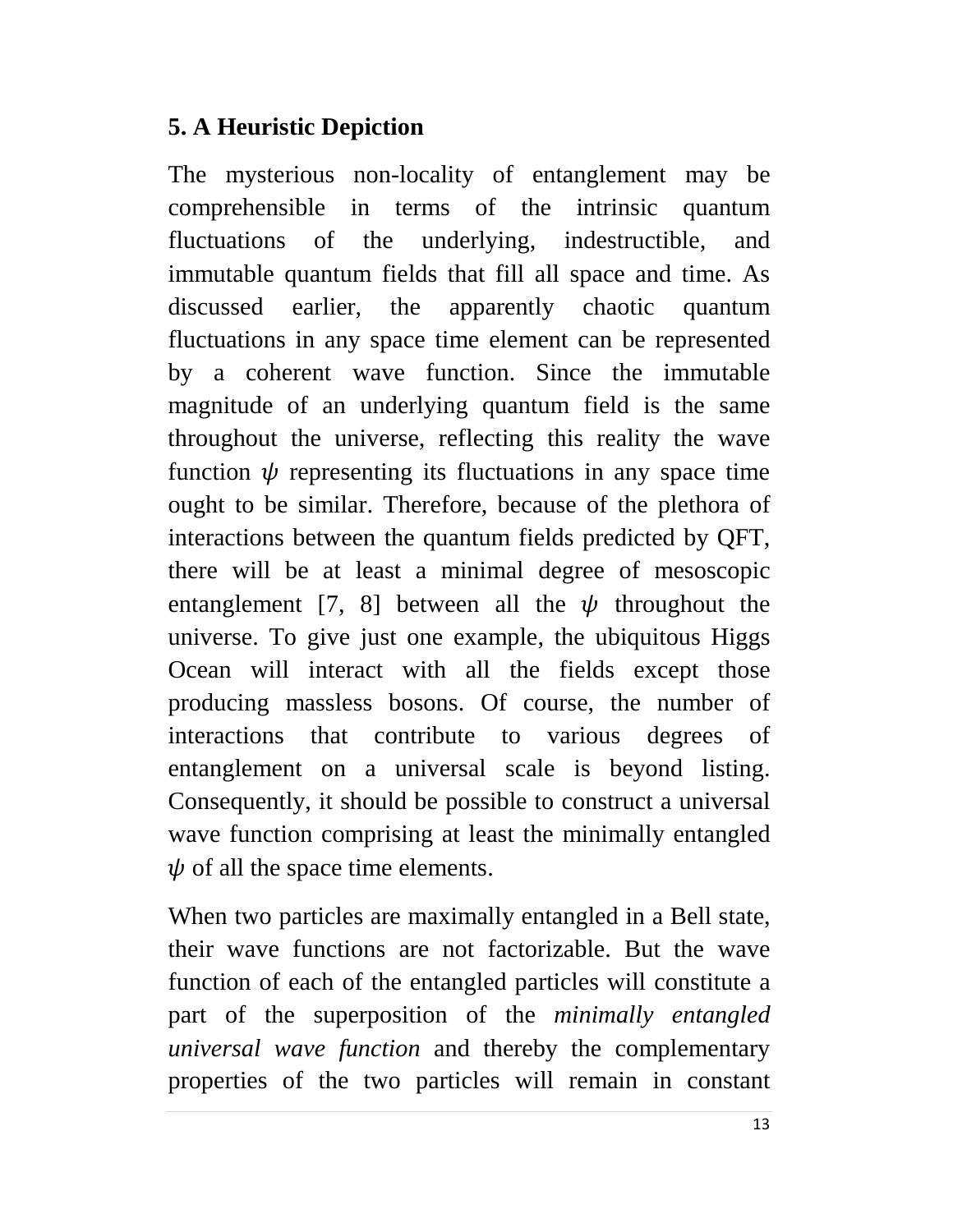correlation even when they are separated in space by a great distance. When a property of one particle is measured, the other particle instantaneously reacts because they are part of the *overall universal wave function that acts as a quantum mechanical Einstein-Rosen bridge [9] as envisioned by Maldacena and Susskind [10]*. As mentioned earlier, such an instantaneous interaction is consistent with relativity since it does not involve transmission of a useful signal

Still, non-locality of even random signals, signifying that space itself may be entangled seems rather aberrant to some eminent scientists, such as, Brian Green [10], John Bell [11], and S. Goldstein [13]. Therefore, a conjecture made by Bohm is worthy of further scrutiny. Bohm states [14] "Even in connection with gravitational theory, general relativity indicates that the limitation of speeds to the velocity of light does not necessarily hold universally. If we adopt the spirit of general relativity, which is to seek to make the properties of the matter that moves in this space, then it is quite conceivable that the metric, and therefore the limiting velocity, may depend on the  $\psi$  field as well as on the gravitational tensor  $g^{\mu\nu}$ . In the classical limit the  $\psi$ -field could be neglected, and we would get the usual form of covariance. In any case, it can hardly be said that we have a solid experimental basis for requiring the same form of covariance at very short distances that we require at ordinary distances." Bohm's conjecture becomes significant in light of the temporal non-conservation of energy by all the quantum fluctuations at the core of the universe, which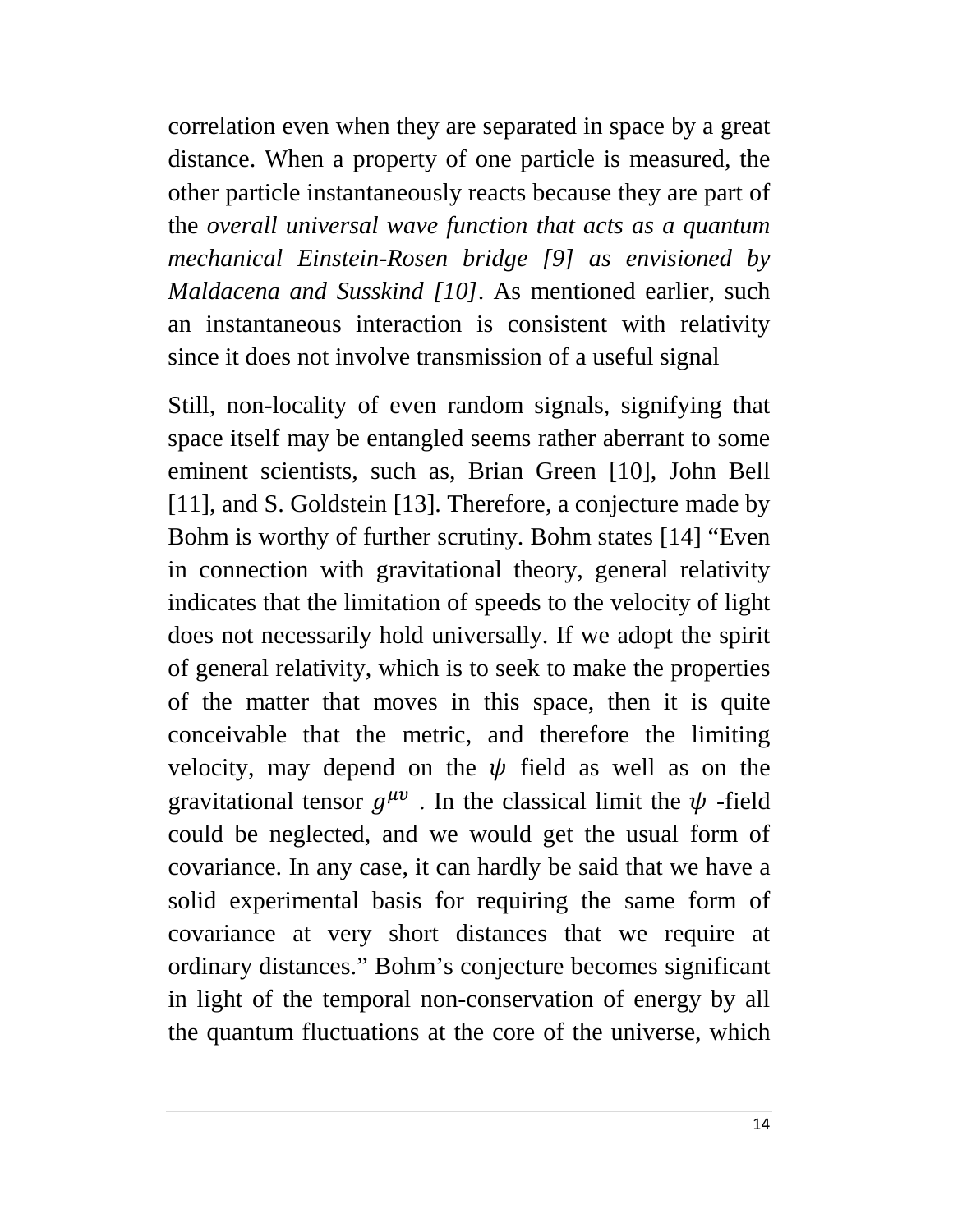are also veiled in the sense that they cannot be observed without being disturbed.

In summary, since the underlying immutable quantum field fills all space with the same amount and the quantum fluctuations are correlated in a universal scale, the miracle of non-locality of quantum entanglement can possibly be comprehended as a natural process. In addition, the wave function and its mysterious collapse may also be understood in terms of the reality of the demonstrated fundamental structure of our universe, which is supported by quantum field theory.

#### **6. Acknowledgement**

The author wishes to thank Professor Zvi Bern for helpful discussions.

### **7. References**

**[**1] M. Bhaumik, arXiv: 1310.1251 (2013)**.**

[2] D. Bohm, Phys. Rev. **85**, 166 (1952).

[3] R. Penrose, *The Road to Reality,* Random House, London, (2004) page 583.

[4] J. Bell, [Physics.](http://en.wikipedia.org/wiki/Physics_(journal)) **1** (3), 195–200 (1964). Reprinted in J. S. Bell, *Speakable and Unspeakable in Quantum Mechanics*, Cambridge University Press, Cambridge, (1987) page 14.

[5] E. Megidish, A. Halevy, T. Shacham, T. Dvir, L. Dovrat, and H.S. Eisenberg, PRL. **110**, 210403 (2013).